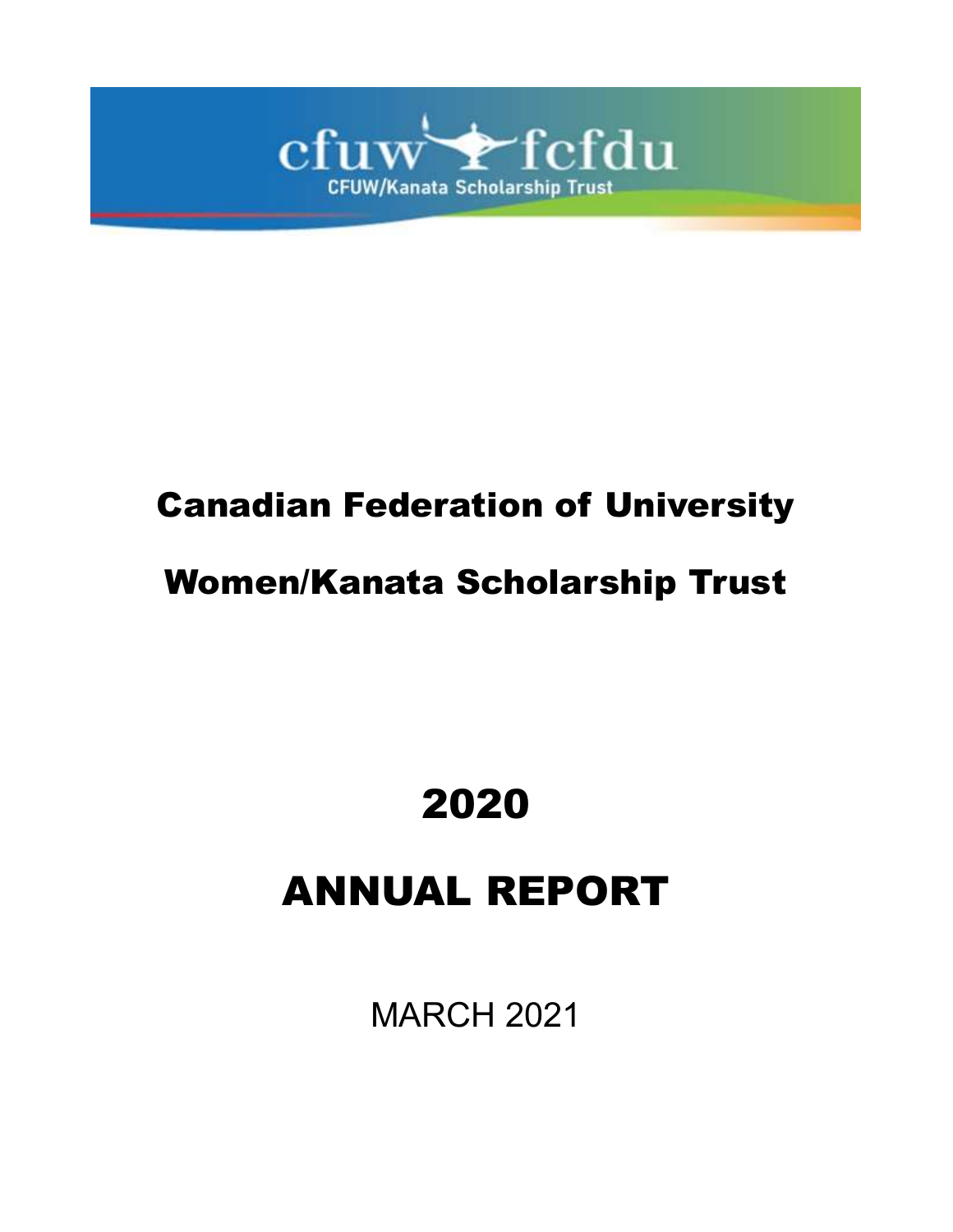# **CFUW/Kanata Scholarship Trust 2020 ANNUAL REPORT**

# Table of Contents

## Page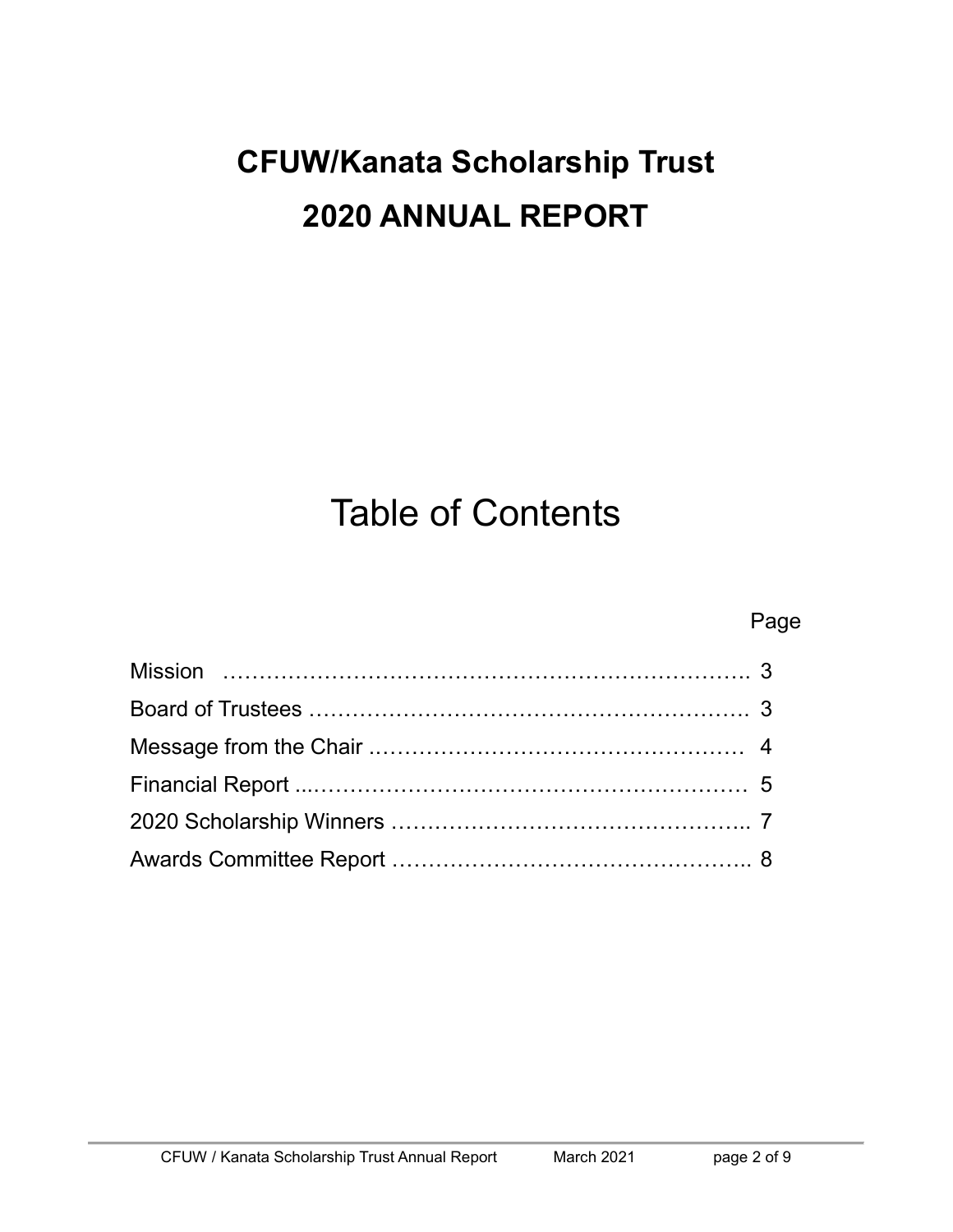## **CFUW/Kanata Scholarship Trust**

### **2020 ANNUAL REPORT**

**Charitable Registration # 80922 2276 RR0001**

## **MISSION**

# **The objective of the Trust is to assist women in meeting their educational pursuits by granting scholarships and awards from this charitable Trust dedicated to that purpose**

### **BOARD of TRUSTEES**

- Chair Loraine Drewell
- Secretary Joyce Lemke
- Treasurer Sandra St. Germain
- Resource Louanne Lax

# **STANDING COMMITTEE OF THE TRUST**

#### **CFUW/Kanata Scholarship Trust Awards Committee 2020**

- Chair Sandy Burger
- Members Wende Collins
	- Lidia Cormier
- Trustee Loraine Drewell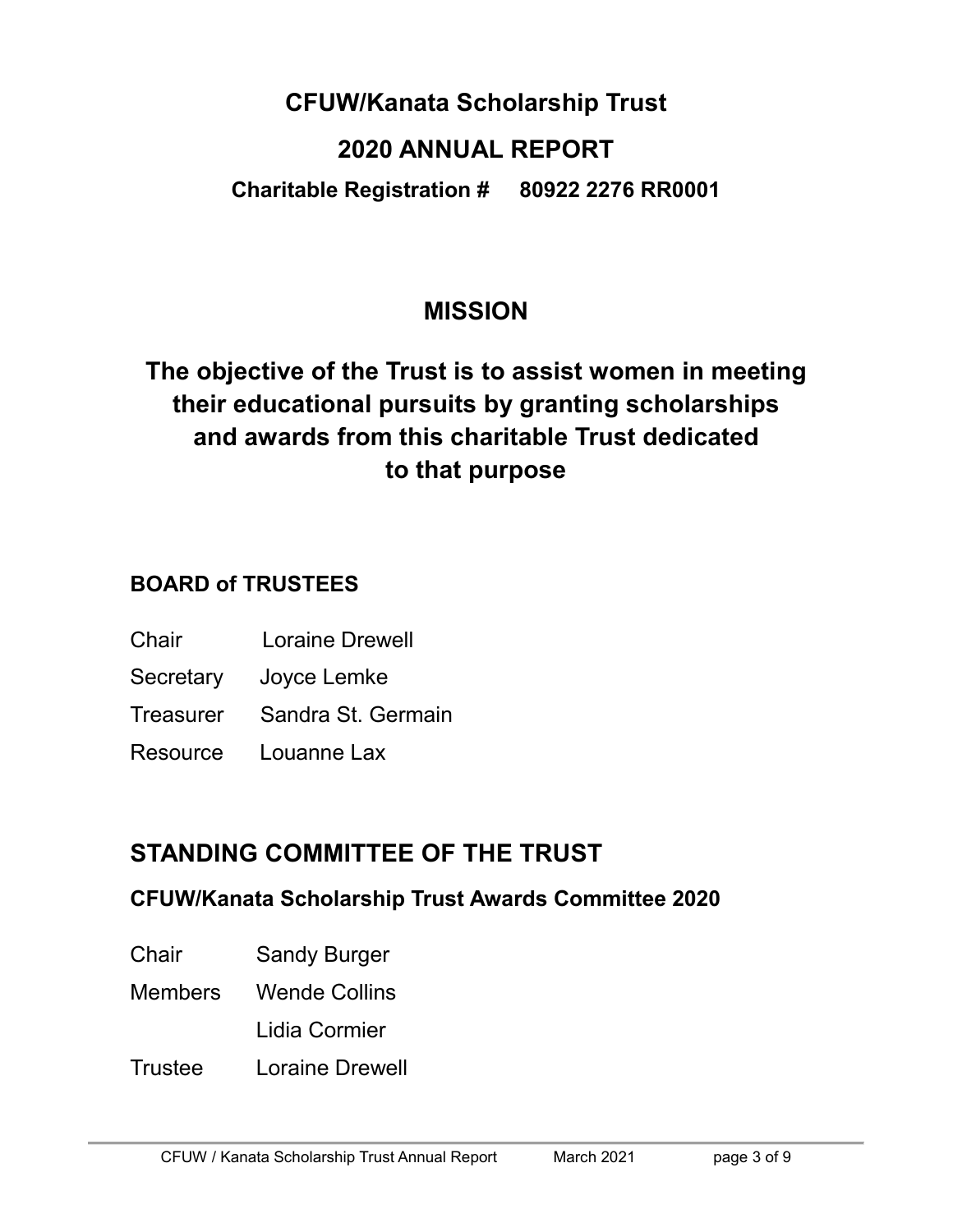## **Message from the Chair <b>Chair Loraine Drewell**

2020 was a unique and unforgettable year for all of us, bringing with it new learning experiences, challenges and problems to solve. The Trustees ably executed the Trust's mandate to help local high school students attend university by using technology to facilitate meetings and to enhance the award process of choosing scholarship winners.

One major milestone for the Trust was the revision of its 2009 Declaration, resulting in the new Declaration 2020, which was approved by CFUW/Kanata (CFUW/K) at the Trust's first independent AGM on June 16, 2020. Notable changes in the document included a well-defined separateness in the relationship between the Trust and CFUW/K along with minor organizational restructuring of both groups so that the award process is managed solely by the Trust.

The electronic submission of all student applications to the Trust and the award process to choose eight scholarship winners proceeded very smoothly due to great teamwork and effort. By year-end, seven of eight \$1,000 scholarships were awarded, as one student decided to not pursue postsecondary education.

We are so very appreciative and impressed by the flexibility, creativity and generosity of CFUW/K members who, in light of COVID-19 limitations, rallied with great resolve to fund-raise in novel ways and to personally donate to the Trust. Donations from CFUW/K, which is in effect our major fundraiser, dropped by only 30% in 2020 as compared to the previous year, despite the cancellation of planned fundraising events.

Our strategy for next year is to continue to carefully monitor the Trust's funds while maintaining the same new award process and the same monetary level of the awards. Having sought legal advice, the amended Declaration will be submitted to CRA. The endowment fund that the Trust established in 2019 has been left to grow for one year in order to provide enough funds for its first Anne-Marie Dallaire-Sarazen Scholarship in Women's and Gender Studies, so we now excitedly look forward to learning which MA candidate Carleton University will choose as the winner of the award.

I extend heartfelt thanks to the members of CFUW/K and the community who have generously donated to the Trust. Your support is invaluable. I deeply thank the members of the Awards Committee for their great assistance in recommending suitable candidates to win the scholarships. The Trustees have worked hard to make this year such a big success, especially spending an incredible amount of time on the Declaration revision project. I thank my valuable team members profusely and with much appreciation for their strong work ethic, commitment and dedication to fulfilling the aim of the Trust to assist young scholars to further their education.

Together, we are making a difference. To quote Ben Franklin, "An investment in knowledge pays the best interest."

Best regards, Loraine Drewell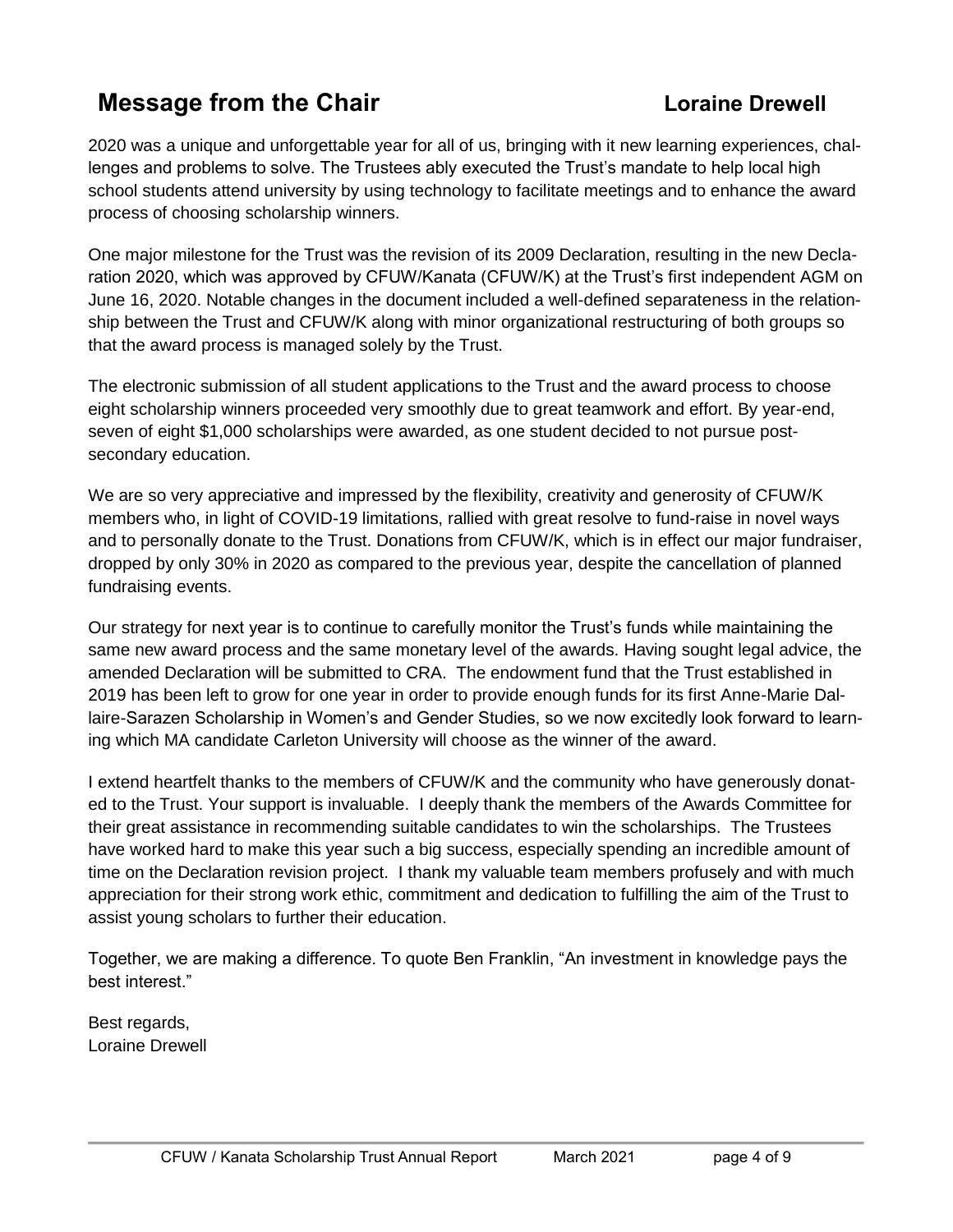#### **CFUW/Kanata Scholarship Trust Annual Financial Report January 1, 2020 to December 31, 2020**

| <b>Bank Balance as of January 1, 2020</b>                                                                         |                         |                                                    | <b>১</b> 4,784.58 |
|-------------------------------------------------------------------------------------------------------------------|-------------------------|----------------------------------------------------|-------------------|
| <b>Interest- Daily Interest Savings Account</b><br><b>Returned Scholarship Cheque</b>                             | \$<br>\$                | 4.11<br>1,000.00 (Note 1)                          |                   |
| <b>Tax-Receipted General Donations</b><br>- Member<br>- Anne-Marie Dallaire-<br>Sarazen Bequest                   | \$<br>\$<br>$\ddot{\$}$ | 630.00<br>665.67<br>1,295.67                       |                   |
| <b>Fund Raising Tax-Receipted Donations</b><br>Mask Project<br>- Trivia Night<br>- Fashion Show<br>- Swag Project | 88888                   | 940.00<br>2,420.00<br>280.00<br>360.00<br>4,000.00 |                   |
| <b>Fund Raising Non Tax-Receipted</b><br>- Trivia Silent Auction<br>- Trivia Crafters<br>- Guitar Groovers        | \$\$\$\$                | 1,228.00<br>452.00<br>350.00<br>2,030.00           |                   |
| <b>Revenue 2020</b> (excl. opening balance)                                                                       | \$                      | 8,329.78                                           | \$8,329.78        |
| <b>Expenditures</b>                                                                                               |                         |                                                    |                   |
| Bank Charges (Note2)<br><b>Administration &amp; Training</b><br><b>CFUW Kanata Scholarships</b>                   | \$<br>\$<br>\$          | 39.50<br>243.60<br>7,000.00 (Note 1)               |                   |
| <b>Total Expenses 2020</b>                                                                                        | \$                      | 7,283.10                                           | \$ (7,283.10)     |
| Income minus Expenditures 2020                                                                                    | \$                      | 1,046.68                                           |                   |
| <b>Cash Transfer from Investment Account in 2020</b>                                                              | \$3,940.05              |                                                    |                   |
| <b>Balance in Daily Interest Savings December 31, 2020</b>                                                        | \$9,771.31              |                                                    |                   |

**Bank Balance as of January 1, 2020 \$ 4,784.58**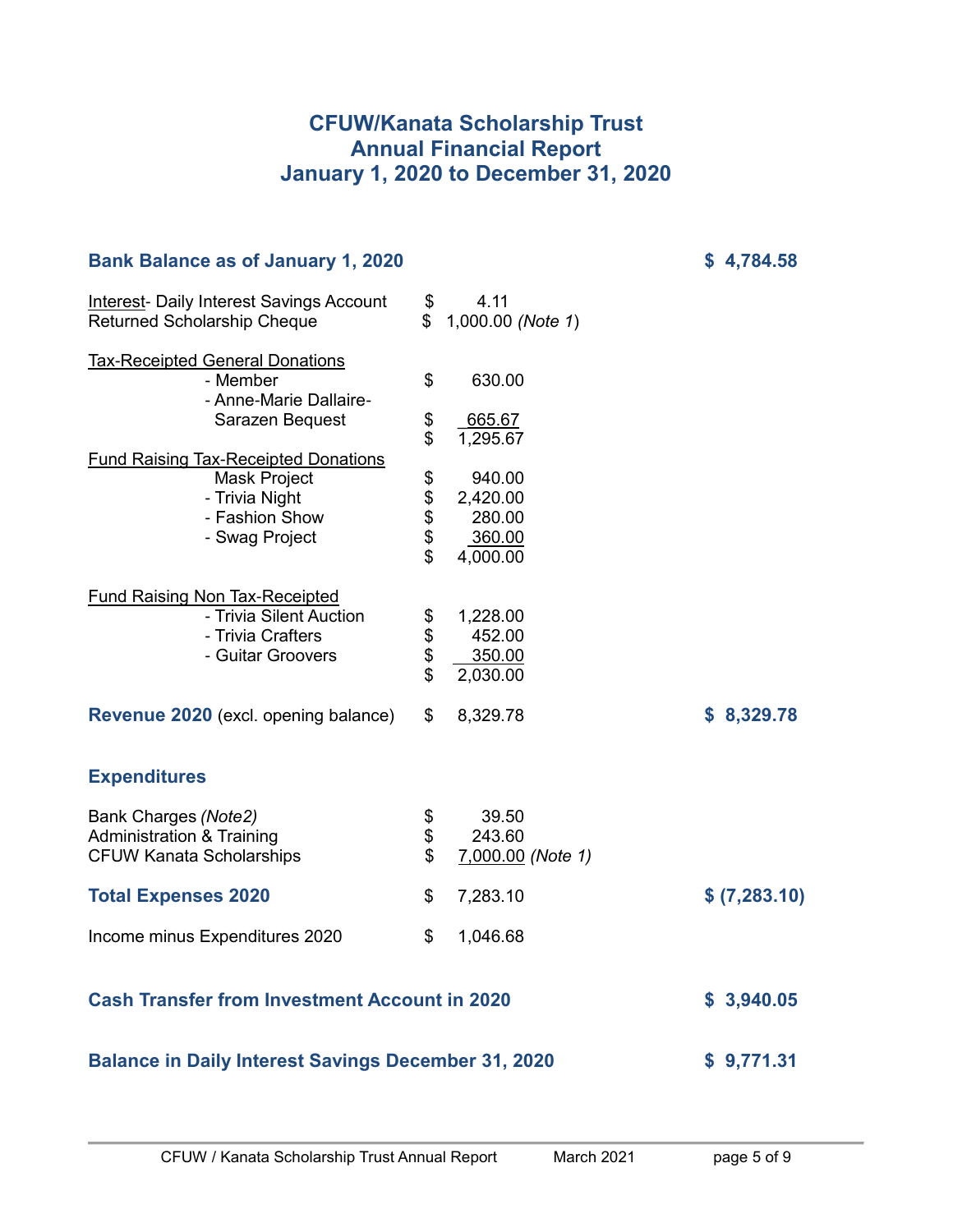#### **CFUW/Kanata Scholarship Trust Annual Financial Report January 1, 2020 to December 31, 2020**

#### **Current Assets as of December 31, 2020**

| <b>Balance in Daily Interest Savings</b>  | \$9,771.31       |
|-------------------------------------------|------------------|
| <b>Fixed Term GIC's</b>                   | <u>47,723.63</u> |
| <b>Total Assets</b>                       | \$57,494.94      |
| Total Liabilities as of December 31, 2020 | 0.00<br>S.       |

*Note:*

1. *One scholarship was returned because a student was not pursuing her education at this time, which resulted in \$6,000 total awarded for scholarships in 2020. Another student selected in 2020 required a reissued cheque, which did not occur until 2021.*

*Prepared by: Sandra St. Germain, Treasurer CFUW/Kanata Scholarship Trust March 22, 2021*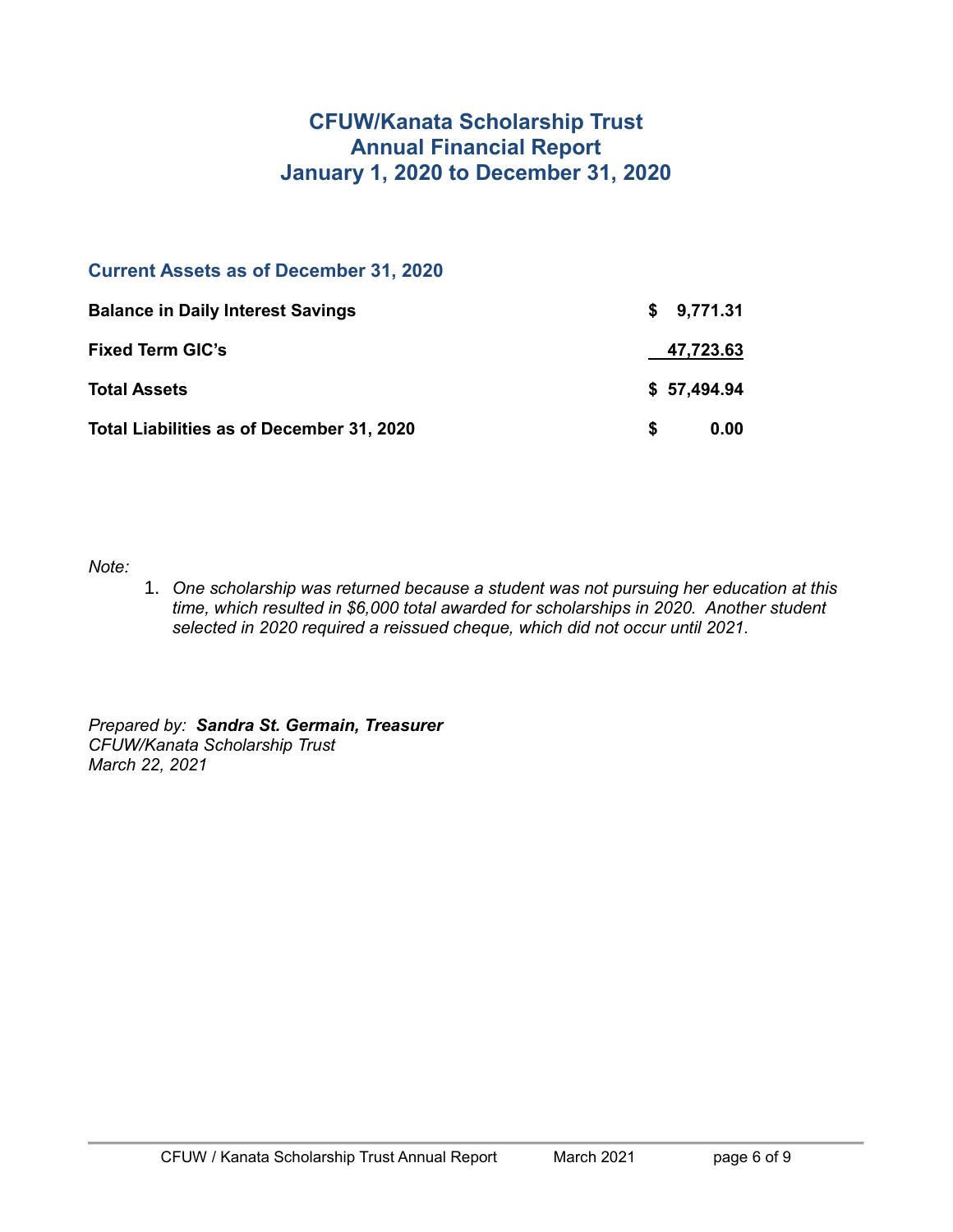## **CONGRATULATIONS to all 2020 Scholarship Award Winners**

# 2020 CFUW/Kanata Scholarship Trust Awards

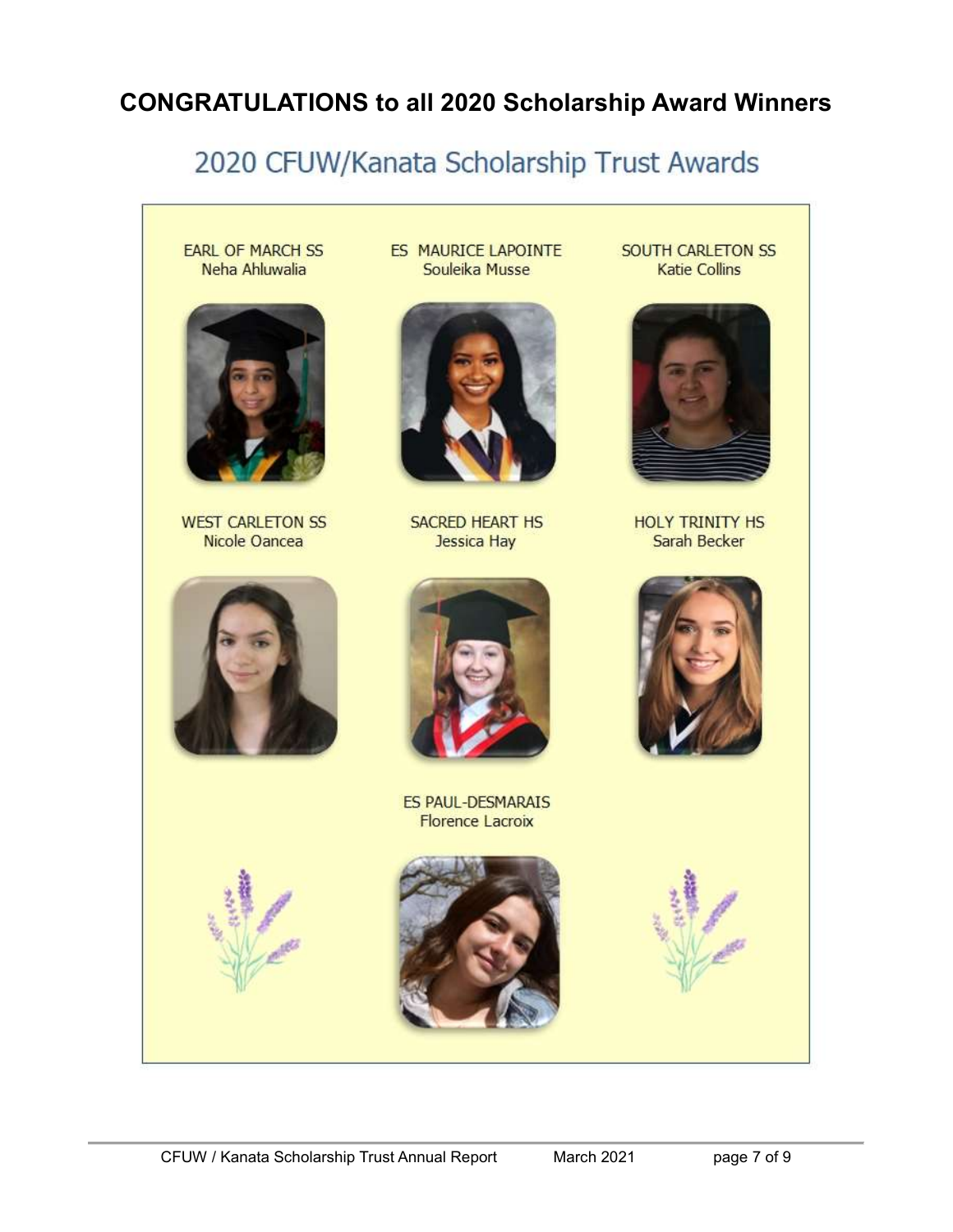## **Awards Committee Report Sandy Burger, Chair**

#### **Meetings Online via Zoom**

The pandemic forced the CFUW/Kanata Scholarship Awards Committee to operate differently in 2020- 21. All meetings were held online via the Zoom platform. As well, the Committee decided it would like to offer more input into the student selection process, to ensure that all award winners met the criteria set out in our application process and reduce the demands on teachers and guidance departments. It turned out that because so many students and teachers were not in school, they were happy to advertise the scholarships and forward the applications to our committee.

#### **Assessment of Applications**

We were able to set up a g-mail account to both receive and assess applications from students. This enabled Committee members to easily review each student's file. Some students, however, used the school board's system, which posed some problems but these problems were eventually overcome. We received 3 applications from A.Y. Jackson High School, 5 from Earl of March High School, 2 from Ecole Secondaire Maurice-Lapointe, 4 from South Carleton High School, 7 from West Carleton High School (requiring an extension as the applications had not been sent out by that guidance department on time), 6 applications from All Saints Catholic High School, 6 from Holy Trinity High School, 3 from Ecole Secondaire Paul-Desmarais, and 21 from Sacred Heart Catholic High School.

#### **Final Selections**

A scoring grid was developed which enabled the Committee to make final selections at a Zoom meeting. The winners were: Neha Ahluwalia from the Earl of March High School, who would be attending Carleton University; Souleika Musse from Ecole Secondaire Maurice Lapointe, who would be attending the University of Ottawa; Katie Collins from South Carleton High School, who would be attending the University of Ottawa; Nicole Oancea from West Carleton Secondary School, who would be attending the University of Ottawa; Jessica Hay from Sacred Heart High School, who would be attending the University of Ottawa, Sarah Becker from Holy Trinity attending the University of Ottawa and Florence Lacroix from Paul-Desmarais attending the University of Ottawa. There was no suitable candidate from A.Y. Jackson. The candidate from the All Saints High School withdrew from Carleton for this year. There were no applications from Frederick Banting Alternate School. Because of the pandemic, there were no graduation ceremonies and no tea for the winners and their parents. Cheques were provided to the appropriate university for each winner.